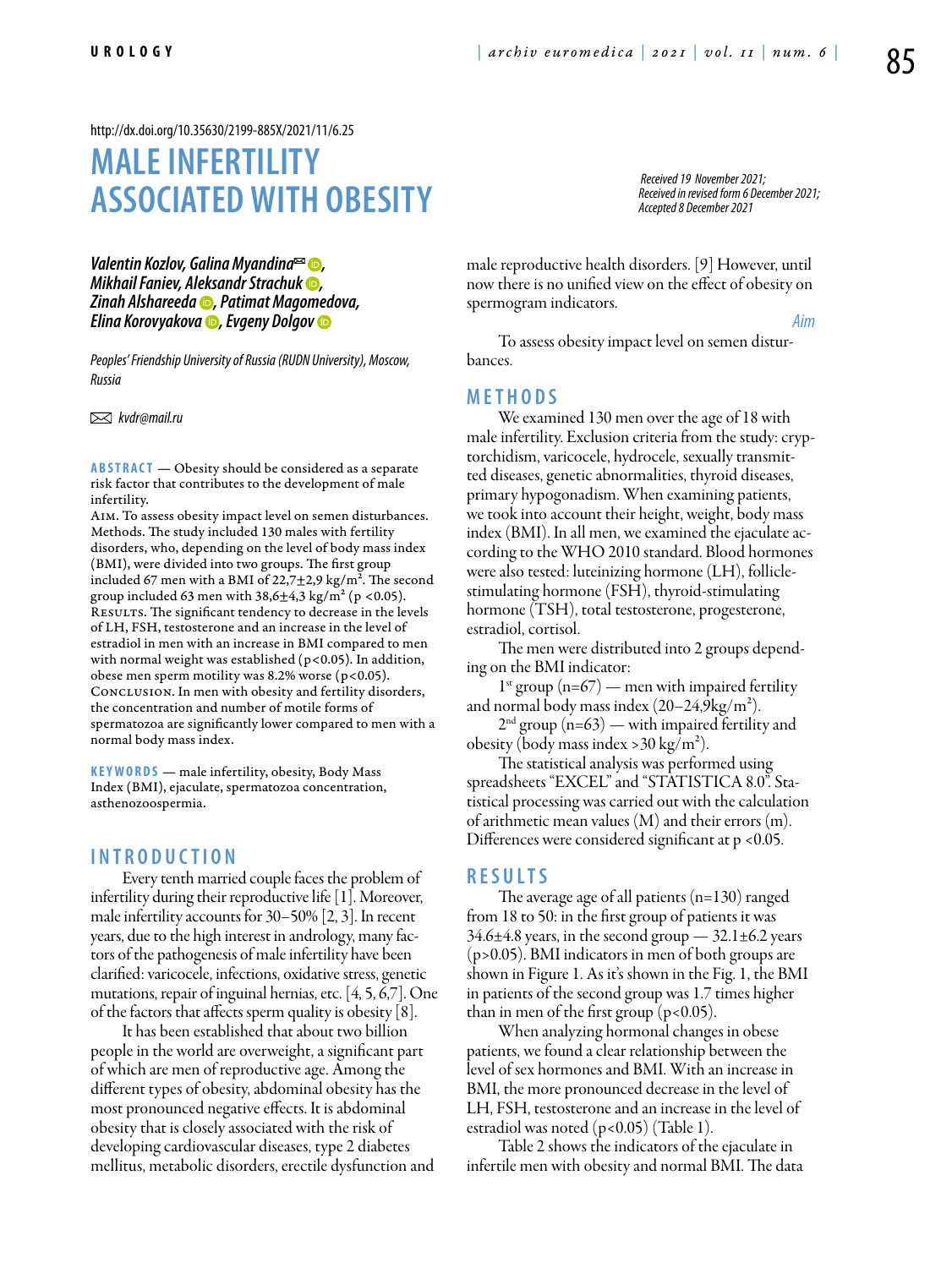



*Fig.1. BMI indicators in patients of the first and second groups (p<0.05)*

| Hormone indicators                    | 1 $group, (n=67)$ | 2 group, $(n=63)$ | р        |
|---------------------------------------|-------------------|-------------------|----------|
| $LH$ ( $ U/m $ )                      | $4,6 \pm 0,4$     | $2,9 \pm 0,5$     | p<0,05   |
| FSH (IU/ml)                           | $5,7 \pm 0,8$     | $4.4 \pm 0.4$     | p<0,05   |
| TTH, IU/L                             | $2,0 \pm 0,1$     | $2,2 \pm 0,2$     | p > 0.05 |
| <b>Total testosterone</b><br>(mmol/L) | $19.2 \pm 2.1$    | $11,2 \pm 0.8$    | p<0.05   |
| Progesterone, nmol/L                  | $1,3 \pm 0.2$     | $1.4 \pm 0.3$     | p > 0.05 |
| Estradiol, nmol/L                     | $88,3 \pm 5,7$    | $114,7 \pm 3,9$   | p<0,05   |
| Cortisol, nmol/L                      | $351,2 \pm 25,2$  | $348,5 \pm 24,8$  | p > 0.05 |

*Table 1. Serum hormone levels in infertile men with obesity and normal BMI*

negative effect on hormonal balance. Due to disorders in the hypothalamus-pituitary-gonad axis, testosterone levels decrease and estradiol levels increase. As well as a violation of the ratio of androgens and estrogens due to peripheral aromatization of testosterone in adipose tissue[2]. Secondly, an increase in the amount of fat in men can lead to an increase in the temperature of the scrotum, which contributes to a violation of spermatogenesis in the testicle and the maturation of germ cells in the appendage of the testicle [8]. And the last, an increase in the volume of adipose tissue can cause a violation of the amount of proteins that should ensure the normal viscosity of the ejaculate and the mobility of sperm in it.

Clinical studies show that in obese men, the risk of male infertility occurs two times more often than in men with normal weight [2].

A meta-analysis of 25 studies showed that in men with an increase in BMI for every five units, the parameters of the ejaculate will decrease: the total number of spermatozoa, sperm concentration and sperm volume by 2.4%, 1.3% and 2.0%, respectively  $|8|$ .

We have found that there is a direct relationship between the patient's weight and the indicators of LH, testosterone, estradiol. This means that the higher a man's BMI, the more the concentration of sex hormones changes. Our study showed that in men with a BMI above normal, the proportion of actively motile spermatozoa decreases (p <0.05).

| Semen analysis indicators                |             | 1group, $(n=67)$ | 2 group, $(n=63)$ | p        |
|------------------------------------------|-------------|------------------|-------------------|----------|
| Spermatozoa concentration                |             | $26,9 \pm 4,6$   | $18,2 \pm 4,9$    | p<0,05   |
| Ejaculate volume (ml)                    |             | $3,7 \pm 1,8$    | $2,8 \pm 1,2$     | p > 0,05 |
| pН                                       |             | $7,2 \pm 0,2$    | $7,4 \pm 0,3$     | p > 0,05 |
| Spermatozoa motility                     | $A + B$ (%) | $34,8 \pm 1,5$   | $26,6 \pm 1,3$    | p<0,05   |
|                                          | C(% )       | $26,8 \pm 3,4$   | $31.5 \pm 3.6$    | p > 0,05 |
|                                          | D(%)        | $38,4 \pm 4,9$   | $41,9 \pm 5,2$    | p > 0.05 |
| The proportion of normal sperm forms (%) |             | $18 + 1,2$       | $16,5 \pm 1,7$    | p > 0,05 |
| Leukocyte number (mln/ml)                |             | $0,6 \pm 0,1$    | $0,5 \pm 0,3$     | p > 0,05 |

*Table 2. Indicators of the ejaculate in infertile men with obesity and normal BMI*

obtained by us indicate a clear role of obesity in the pathogenesis of ejaculate fertility disorders. In the presence of obesity, more pronounced changes in spermogram parameters were observed: a decrease in the concentration of germ cells and a violation of their motility ( $p<0.05$ ).

## **D isc u ssion**

The pathogenesis of male infertility linked to obesity has many factors. Firstly, obesity can have a

### **C oncl u sion**

Obese males with fertility disorders most often have a low concentration and number of motile forms of spermatozoa compared to men with a normal body mass index. Therefore, for the treatment of pathological disorders in sperm in obese men, it's important to measure body weight and use drug therapy with aromatase inhibitors and antiestrogens.